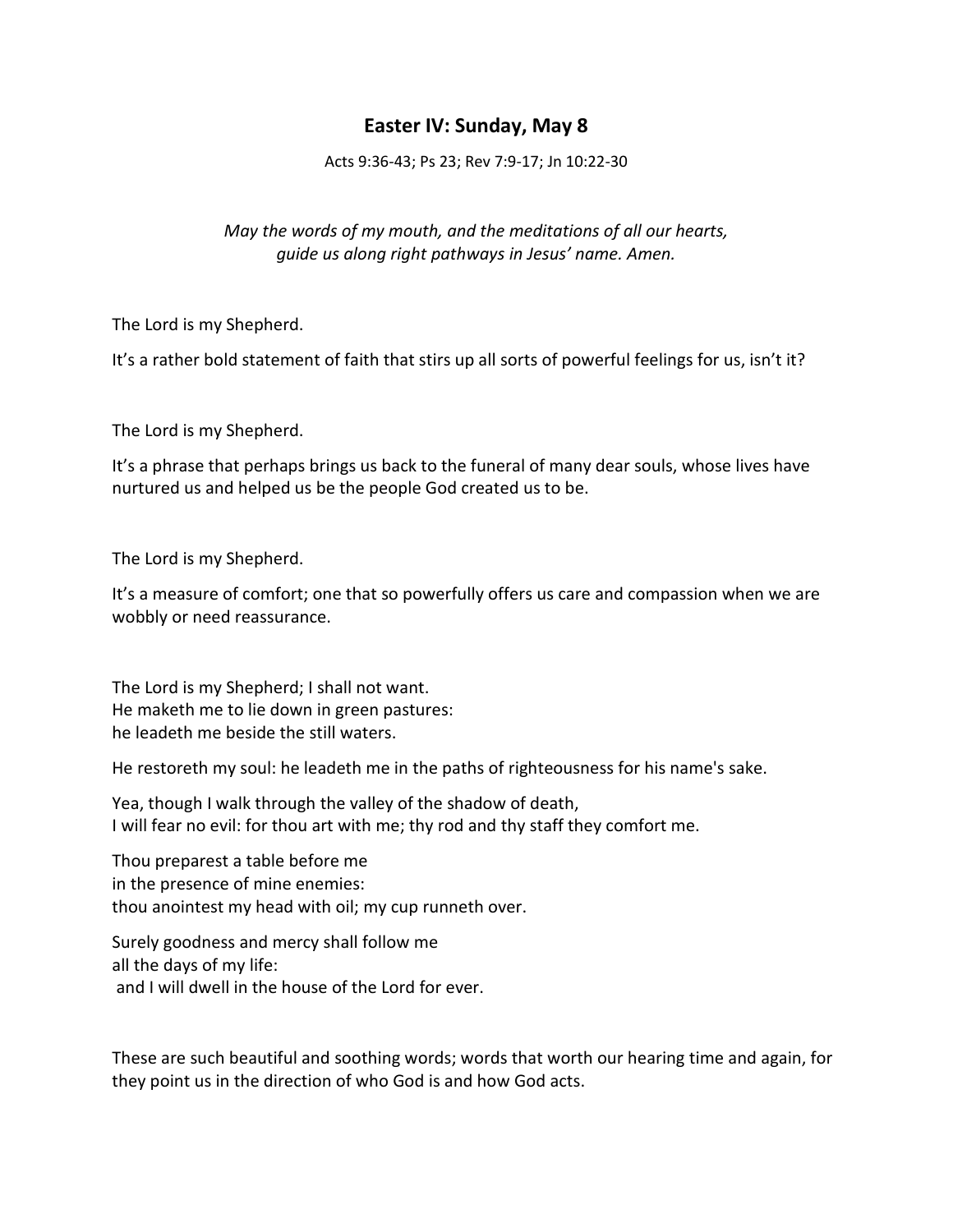The Psalm reminds us of God's steadfast presence throughout our lives, no matter what is happening with us, with our relationships, with our community, or with our world.

And there is always, oh so much happening.

The Psalmist knows that and directs us to God; that through it all – be it war or pandemic, grief or upset, sickness or tragedy, change or turmoil - God and God alone is our true safety, our true shepherd.

And we shall not want, if we put our trust – our whole trust: body, mind, and spirit – in God.

This was more or less the invitation that Jesus was making to the people who are celebrating Hannukah, of the Festival of the Dedication, in the Temple.

There a crowd encircles him and pointedly asks, "How long are you going to keep us guessing? If you're the Messiah, tell us straight out."

We might imagine Jesus taking a deep breath before responding. He answers, "I told you, but you don't believe. Everything I have done has been authorized by my Father, actions that speak louder than words."

And he goes on,… "You don't believe because you're not my sheep. My sheep recognize my voice. I know them, and they follow me. They trust me. And I give them real and eternal life and they are protected, always and forever."

Actions speak loud than words, Jesus says.

Isn't that the truth.

It's certainly the truth for Tabitha and her friends. A good and faithful servant of the Lord, she is raised by Peter in a miraculous moment in Joppa. When Tabitha arose, and sat up, word of this extraordinary deed spread rapidly through the community, and many put their trust in the Lord.

Actions so often speak louder than words.

You see, the sheep know and trust the shepherd, not because they have gone through any sort of rational, intellectual discernment; sheep not the most intelligent creatures after all; but rather sheep know and trust the shepherd because they have experienced the shepherd and his ways, his works or deeds, as it were.

In the same way, a child knows and trusts their parents because of experience, not reason.

Perhaps it is not a coincidence that Jesus elsewhere says, "whoever does not receive the kingdom of God as a little child will never enter it."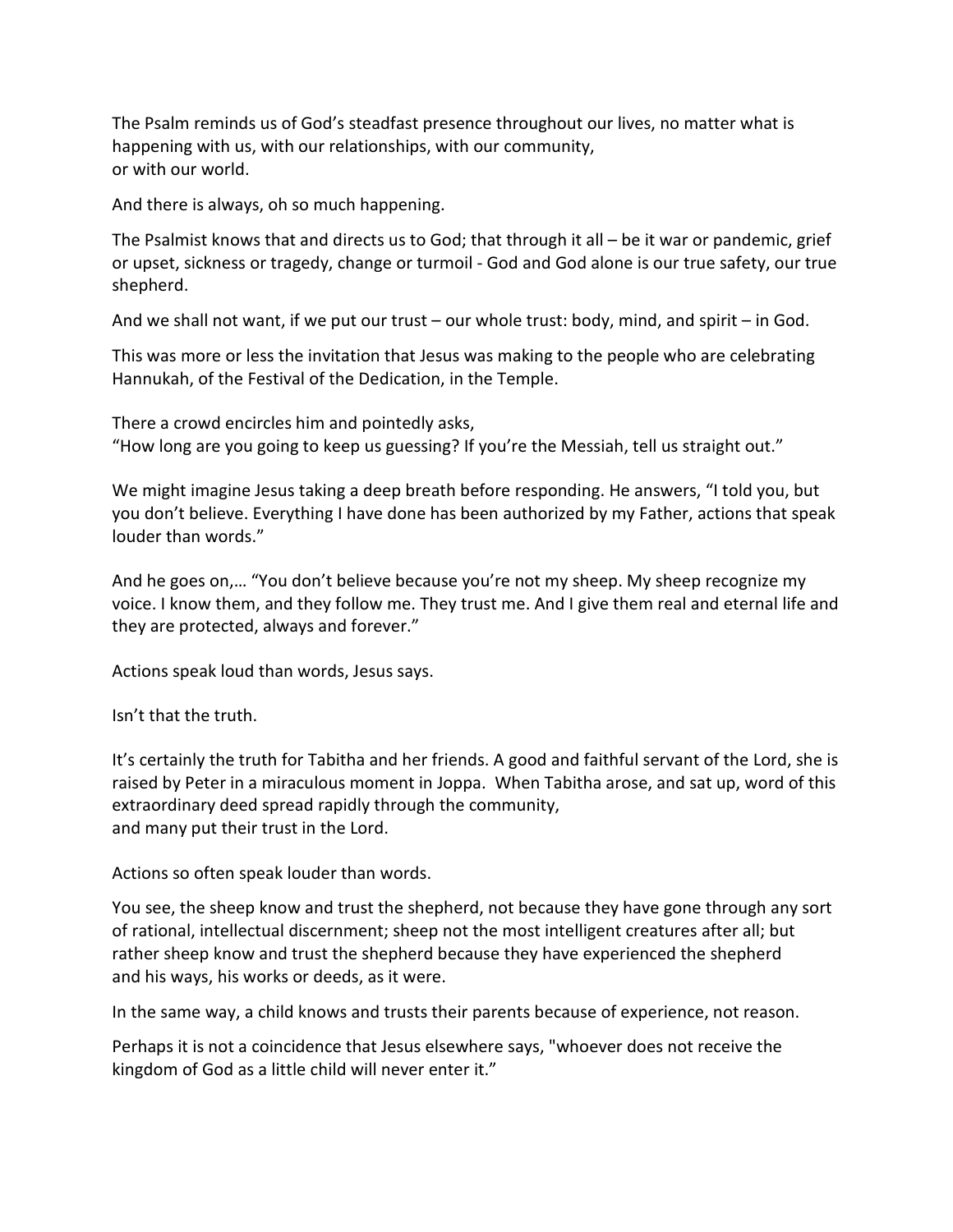In the verses just before the Gospel we heard proclaimed this morning, Jesus is referred to as the Good Shepherd.

"I am the Good Shepherd," says Jesus. "I know my own sheep and my own sheep know me. In the same way, the Father knows me and I know the Father."

The reference to this passage is why today is often known as Good Shepherd Sunday.

It's a day that has traditionally been a day for intentional prayers for vocations to ordained ministry: deacons, priests, and bishops; as well as those whose vocation is to religious life: monks and nuns; there are several such orders in Canada and a few have been active in our diocese over the years, particularly in the last century.

Our metropolitan, Archbishop Anne Germond, who offers leadership to the seven Anglican dioceses that make up the Ecclesiastical province of Ontario has invited us to pray also for those discerning a call to ordained ministry,

"… that our Church, 'under the guidance of the Holy Spirit, may choose suitable persons for the ministry of word and sacrament' and that we may uphold them in their work for the growth of God's kingdom."

May it be so.

In her pastoral letter Archbishop Anne also lifts up the ministry of the baptised.

"All are called to serve God according to the gifts God has given them for their particular context and we give thanks for the ministry of the baptized, praying that on Good Shepherd Sunday we will hear God's call on our hearts in a fresh new way," she writes.

May it also be so; may we hear God's call on our hearts in a fresh new way, especially at this particular moment.

These past years have found us tested and tried, time and again. And we have been changed by this time of pandemic in ways that perhaps we are only beginning to understand.

And so we find ourselves, our Church, and our world in a liminal moment.

Some of the old ways have passed away, and some of the new ways have not yet emerged.

My hunch is that many of us, if not all of us, are still searching for answers, or at the very least trying to make meaning of all we have and continue to go through.

And it is into this moment, that we're invited to listen for the voice of the Good Shepherd.

Will you recognize his voice when he calls? And more importantly, will you follow?

That's invitation for us today.